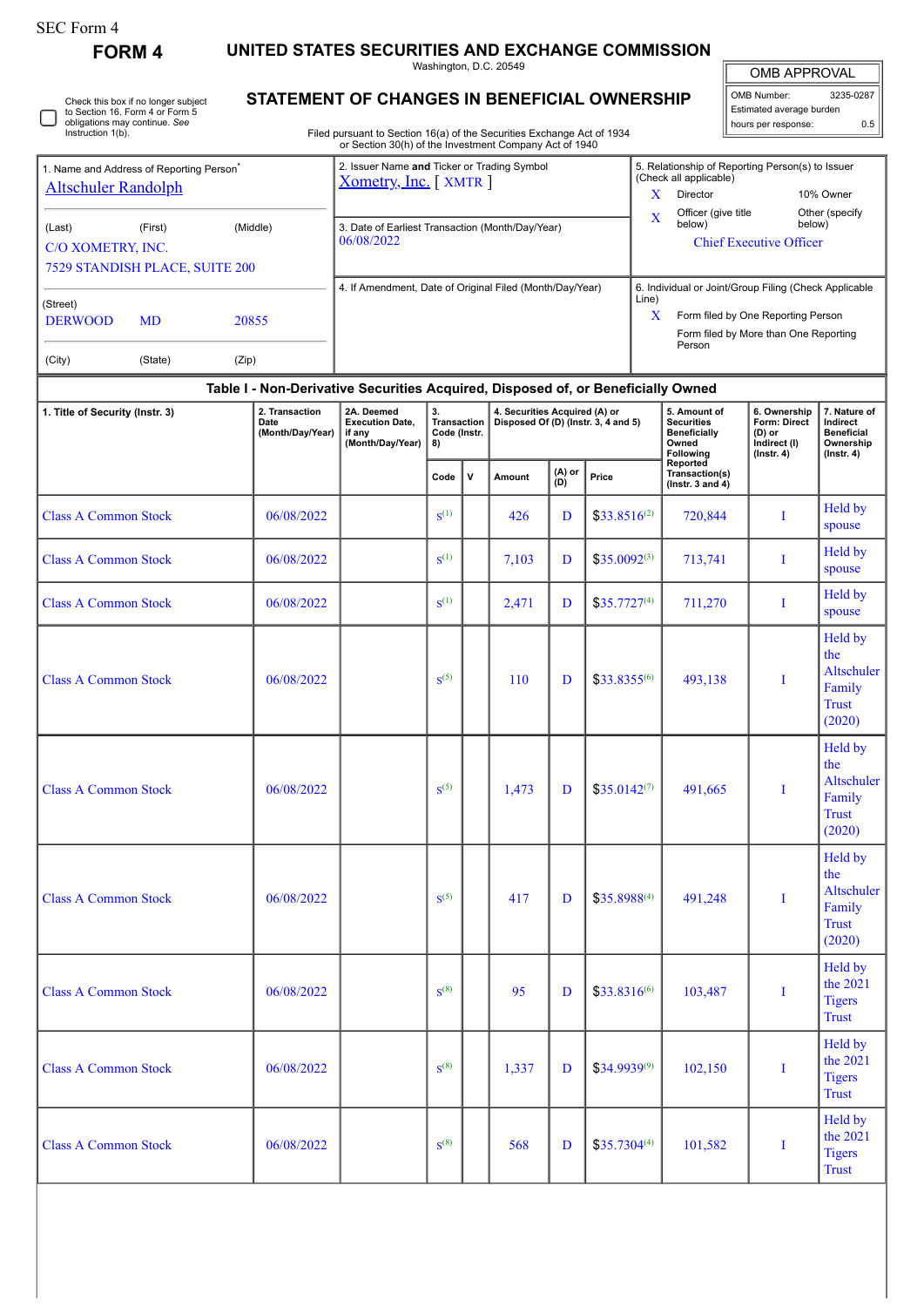|                             | 2A. Deemed<br>2. Transaction<br>3.<br>1. Title of Security (Instr. 3)<br><b>Execution Date,</b><br>Date<br>(Month/Day/Year)<br>if any<br>(Month/Day/Year)<br>8) |  | Transaction<br>Code (Instr. |               |        |               | 4. Securities Acquired (A) or<br>Disposed Of (D) (Instr. 3, 4 and 5) | 5. Amount of<br><b>Securities</b><br><b>Beneficially</b><br>Owned<br>Following | 6. Ownership<br>Form: Direct<br>(D) or<br>Indirect (I)<br>$($ Instr. 4 $)$ | 7. Nature of<br>Indirect<br><b>Beneficial</b><br>Ownership<br>$($ Instr. 4 $)$           |
|-----------------------------|-----------------------------------------------------------------------------------------------------------------------------------------------------------------|--|-----------------------------|---------------|--------|---------------|----------------------------------------------------------------------|--------------------------------------------------------------------------------|----------------------------------------------------------------------------|------------------------------------------------------------------------------------------|
|                             |                                                                                                                                                                 |  | Code                        | ${\mathsf v}$ | Amount | (A) or<br>(D) | Price                                                                | Reported<br>Transaction(s)<br>(Instr. 3 and $4$ )                              |                                                                            |                                                                                          |
| <b>Class A Common Stock</b> | 06/08/2022                                                                                                                                                      |  | $S^{(10)}$                  |               | 2,859  | D             | $$34.1743^{(2)}$                                                     | 339,674                                                                        | I                                                                          | Held by<br>The<br><b>Matthew</b><br><b>Sladkin</b><br>Altschuler<br>2012<br><b>Trust</b> |
| <b>Class A Common Stock</b> | 06/08/2022                                                                                                                                                      |  | $S^{(10)}$                  |               | 1,245  | D             | $$35.0016^{(9)}$                                                     | 338,429                                                                        | I                                                                          | Held by<br>The<br>Matthew<br><b>Sladkin</b><br>Altschuler<br>2012<br><b>Trust</b>        |
| <b>Class A Common Stock</b> | 06/08/2022                                                                                                                                                      |  | $S^{(10)}$                  |               | 611    | D             | $$35.6681^{(11)}$                                                    | 337,818                                                                        | I                                                                          | Held by<br>The<br><b>Matthew</b><br>Sladkin<br>Altschuler<br>2012<br><b>Trust</b>        |
| <b>Class A Common Stock</b> | 06/08/2022                                                                                                                                                      |  | $S^{(12)}$                  |               | 108    | D             | \$33.835(6)                                                          | 342,425                                                                        | I                                                                          | Held by<br>The Noah<br>Sladkin<br>Altschuler<br>2012<br><b>Trust</b>                     |
| <b>Class A Common Stock</b> | 06/08/2022                                                                                                                                                      |  | $S^{(12)}$                  |               | 1,181  | D             | $$34.8864^{(13)}$                                                    | 341,244                                                                        | I                                                                          | Held by<br>The Noah<br>Sladkin<br>Altschuler<br>2012<br><b>Trust</b>                     |
| <b>Class A Common Stock</b> | 06/08/2022                                                                                                                                                      |  | $S^{(12)}$                  |               | 711    | D             | $$35.631^{(14)}$                                                     | 340,533                                                                        | $\bf{I}$                                                                   | Held by<br>The Noah<br>Sladkin<br>Altschuler<br>2012<br><b>Trust</b>                     |
| <b>Class A Common Stock</b> | 06/08/2022                                                                                                                                                      |  | $S^{(15)}$                  |               | 116    | D             | \$33.8367(6)                                                         | 342,417                                                                        | I                                                                          | Held by<br>The Sasha<br>Sladkin<br>Altschuler<br>2012<br><b>Trust</b>                    |
| <b>Class A Common Stock</b> | 06/08/2022                                                                                                                                                      |  | $S^{(15)}$                  |               | 1,082  | D             | $$34.9094^{(16)}$                                                    | 341,335                                                                        | I                                                                          | Held by<br>The Sasha<br>Sladkin<br>Altschuler<br>2012<br><b>Trust</b>                    |
| <b>Class A Common Stock</b> | 06/08/2022                                                                                                                                                      |  | $S^{(15)}$                  |               | 802    | D             | $$35.7296^{(17)}$                                                    | 340,533                                                                        | $\bf{I}$                                                                   | Held by<br>The Sasha<br>Sladkin<br>Altschuler<br>2012                                    |